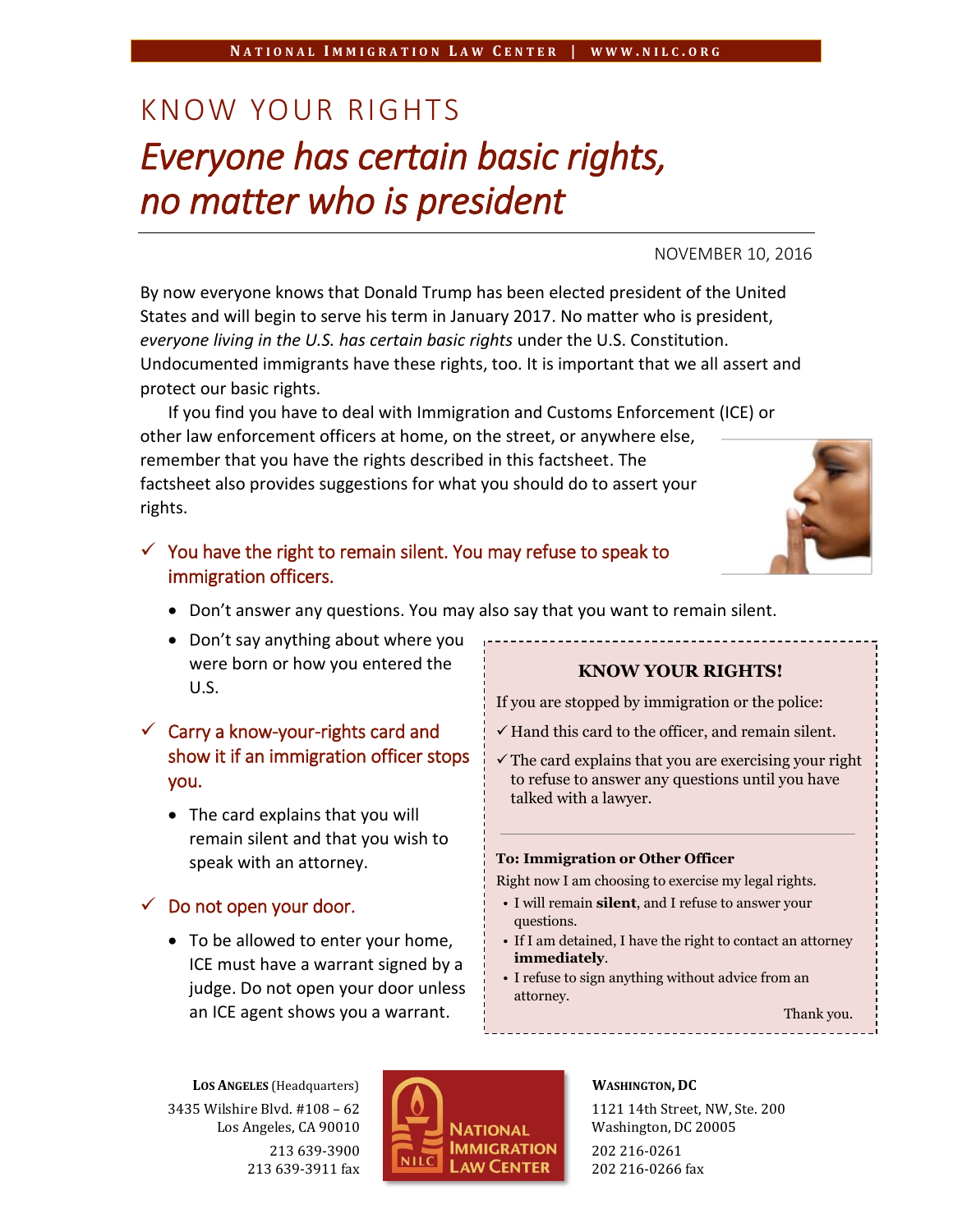(They almost never have one.) If an ICE agent wants to show you a warrant, they can hold it against a window or slide it under the door. To be valid, the warrant must have your correct name and address on it.

• You do not need to open the door to talk with an ICE agent. Once you open the door, it is much harder to refuse to answer questions.

#### $\checkmark$  You have the right to speak to a lawyer.

- You can simply say, "I need to speak to my attorney."
- You may have your lawyer with you if ICE or other law enforcement questions you.

## $\checkmark$  Before you sign anything, talk to a lawyer.

 $\bullet$  ICE may try to get you to sign away your right to see a lawyer or a judge. Be sure you understand what a document actually says *before* you sign it.

### $\checkmark$  Always carry with you any valid immigration document you have.

- For example, if you have a valid work permit or green card, be sure to have it with you in case you need to show it for identification purposes.
- Do not carry papers from another country with you, such as a foreign passport. Such papers could be used against you in the deportation process.

## $\checkmark$  If you are worried ICE will arrest you, let the officer know if you have children.

• If you are the parent or primary caregiver of a U.S. citizen or permanent resident who is under age 18, ICE *may* "exercise discretion" and let you go.

## **Because Donald Trump has made many anti-immigrant statements, ICE and other law enforcement officers may think they can get away with violating your rights**.

Sometimes ICE officers lie to people in order to get them to open their doors or sign away their rights. If ICE detains you or you are concerned that they will conduct raids in your area, this is what you can do:

## $\checkmark$  Create a safety plan.

- Memorize the phone number of a friend, family member, or attorney that you can call if you are arrested.
- If you take care of children or other people, make a plan to have them taken care of if you are detained.
- Keep important documents such as birth certificates and immigration documents in a safe place where a friend or family member can access them if necessary.
- Make sure your loved ones know how to find you if you are detained by ICE. They can use ICE's online detainee locator [\(https://locator.ice.gov/odls/homePage.do\)](https://locator.ice.gov/odls/homePage.do)